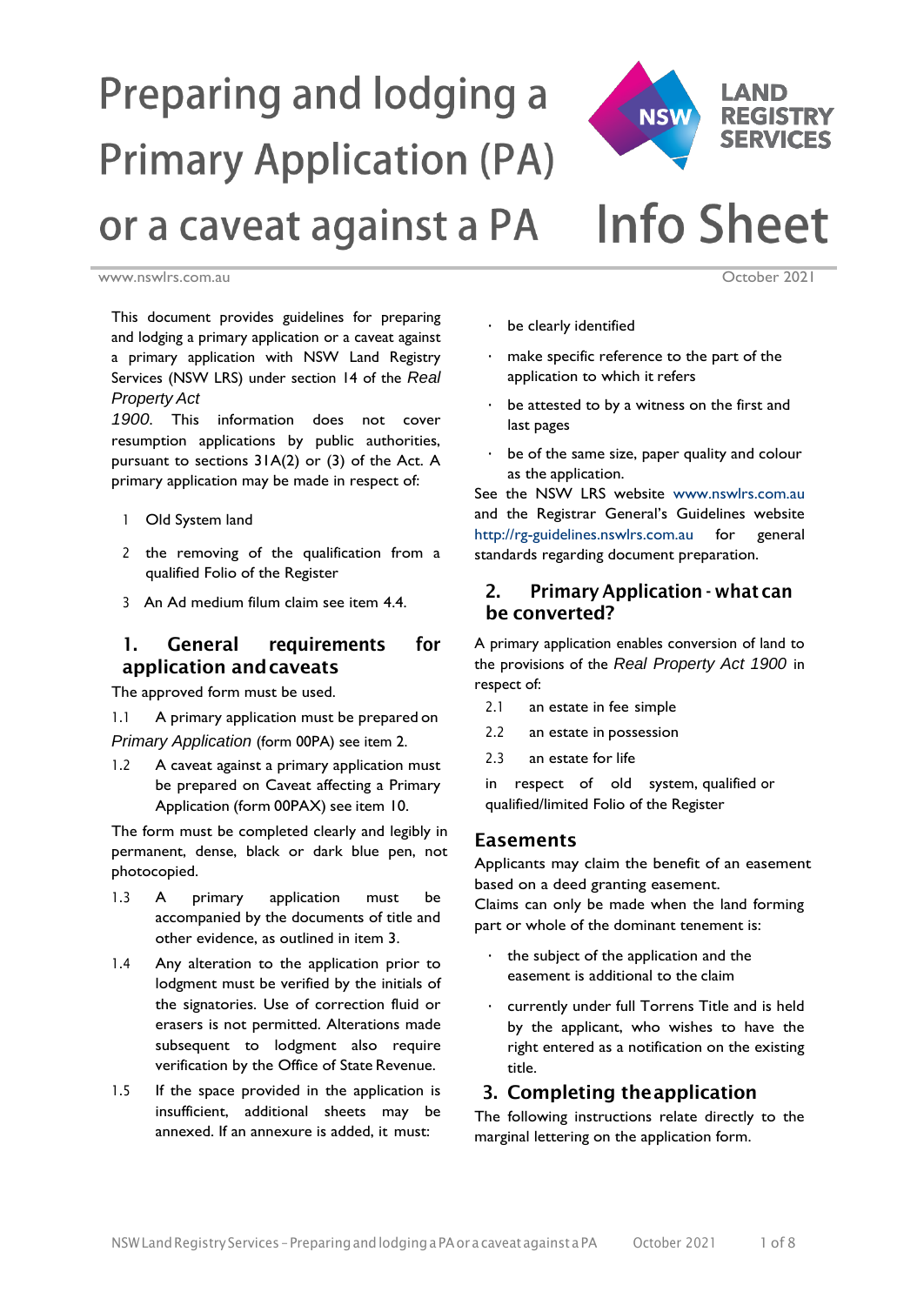# (A) Lodged by

This section must be completed by the person or firm lodging the form at NSW LRS and must include the full name and postal address of the lodging agent even if an applicant is the lodging agent **(the lodging party)**.

If the lodging party does not have a NSW LRS document collection box, leave the relevant panel blank. If the lodging party has a Customer Account Number insert it as the first item of the first line in the relevant panel; use the following format: **Customer Acc. No 123456**. Also called LLPN - Listed lodging party number. Provision of a reference is optional.

# (B) Applicant

Include the full name and postal address of the applicant. In the case of a corporation, insert the full name and address of the corporation and the ACN or ARBN.

# (C) Land (description)

Show a description of the land(s) subject of the claim, adequate to identify it.

## Land

- The description should include the name of the suburb or locality, county and parish and reference to the current deed in which the land is fully described and or current plan.
- Any current parcel identifier.
- Reference to a suitable plan of survey in which the land is defined.

Example of land description

"All that piece or parcel of land situated at Smythtown, County of Cumberland, Parish of Pitt being the land described in Deed Bk ..... No. ..... and shown in the plan lodged herewith/registered as DP ................".

If more than one parcel is involved number each parcel for reference in Clause 1 of the Statutory Declaration at **(F)**.

#### Land with appurtenant easement or easement only

- The deed creating the easement should be disclosed.
- An adequate description of the easement's location should be given.
- The site should be shown on the accompanying plan, if applicable, or

reference made to the registered plan on which it is shown (e.g. together with easement(s) created by Deed Bk...... No......).

An application should include in Schedule 2 the devolution of title for the servient tenement, from the date of creation of the easement to the date of the application.

A claim to an easement, which is based on possession/usage (i.e. prescriptive easements) will not be accepted.

# (D) Registered proprietor

The full name of the person(s) or corporation in whose name the Folio of the Registercertificate of title is to be recorded should be shown. If the name(s) differ from that on the deed, evidence of the change of name should be provided. If the Folio of the Register is to issue be recorded in the name of the applicant, insert The applicant.

# (E) Tenancy

The tenancy in the application should reflect the tenancy in the deed. Where the tenancy is not disclosed in the deed, the Folio of the Register will issue to the applicant as tenants in common in equal shares. The shares must be specified for tenants in common.

# (F) Statutory declaration and signatures

#### How to complete

The following clauses relate to the declaration.

Clause 1: Choose either (a), (b) or (c), whichever is applicable, and rule through the others. You may need to choose more than one option.

Generally, applicants should claim Fee Simple (item a) if they have documentary title e.g. a conveyance to them, if however the applicant does not have title to the land claimed then (item b) could be more appropriate.

More than one claim may be made, for example where the applicant has a qualified title but has other land fenced in with the property.

Clause 2: Rule through either (a) or (b) as applicable. An identification survey could be required e.g. if there is new fencing inside the plan see item 8.1.

Clause 3: Delete 'unoccupied' or 'occupied by the persons specified in Schedule 1', whichever does not apply.

Clauses 4 to 7 and 9: The Registrar General must be informed immediately when any of the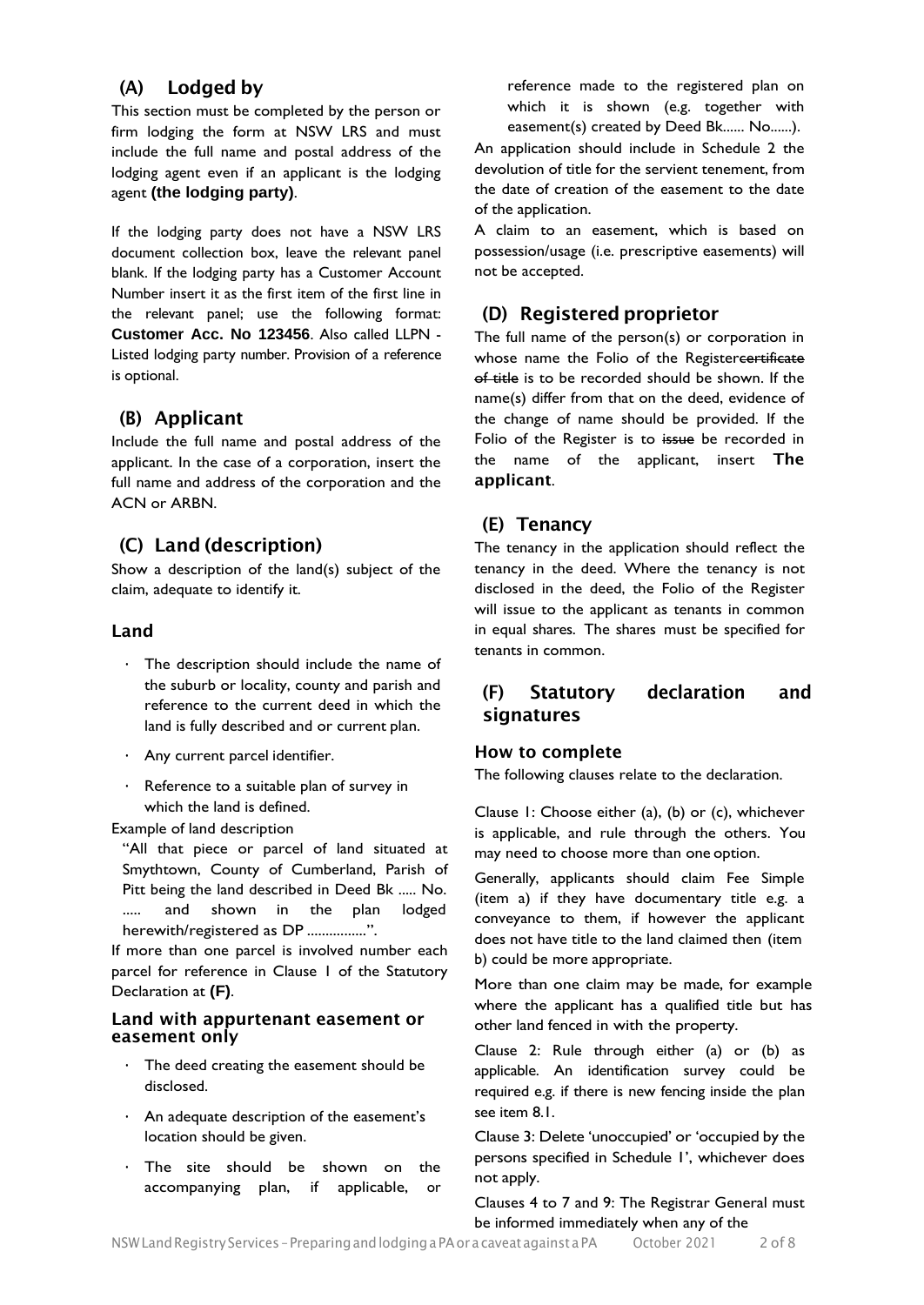following occur subsequent to the date of the application, but prior to the creation of the title(s):

- any transaction affecting the land in the application
- any alterations made to buildings or fences.

Any documents evidencing such transaction(s) must be lodged.

Clause 10: The declarant is responsible for all information appearing on the form.

Clause 11: List all documents that cannot be located and/ or produced after searches and inquiries have been completed. These documents must be listed at item (I) Schedule 2 (a) **Whereabouts unknown**.

Each page of the application should be signed by the declarant and the attestingwitness.

Any alterations to the application should be initialed by the applicant or theiragent.

#### Signatures

The application must be signed by the applicant or the applicant's representative before a functionary prescribed by section 21(1) of the *Oaths Act 1900*.

If signed outside New South Wales, delete reference to the *Oaths Act 1900* and substitute the Act pertaining to the locality in which the declaration is signed. The full name and address of the declarant must be shown.

#### By an attorney

The power of attorney must be registered in the General Register of Deeds at NSW LRS. The execution must take the form:

'[Name] attorney for the applicant pursuant to Power of Attorney Book ..... Number ......'

Production of a power of attorney is not required.

#### By a corporation

Where the applicant is a corporation, the application must be signed by a natural person and not under seal. The declaration must be made by a representative of the corporation, e.g. director or secretary.

#### By a solicitor on behalf of theapplicant

A solicitor may make the declaration on behalf of an individual or a corporation.

#### Capacity to act

In all the above cases the declarant must state the capacity in which they act for the applicant e.g. Fred Smith, under Power of Attorney, or company director, or solicitor for the applicant.

#### (G) Consent ofmortgagee

Consent must be furnished for each subsisting mortgage. A consent may be lodged as an annexure to the application. Delete this section if inapplicable.

#### (H) Particularsofsubsistinginterests – Schedule 1

List all leases, mortgages, easements and other documents of the type referred to in clauses 4 to 7 of the declaration. Where the whole or any part of the land is occupied by persons other than the applicant, reference to the nature and duration of their tenancy should be shown.

## (I) Schedule 2

#### **(a)** Location of documents

Separately list the item numbers for documents:

- **Lodged herewith** list all the documents to be lodged with the application
- **Whereabouts unknown**  list any documents, lost or destroyed, these documents should also be listed in Clause 11 of the statutory declaration
- **Permanently lodged** list any documents permanently deposited at NSW LRS, along with the deposited deed packet number
- **To be lodged**  list any documents either produced or to be produced at the NSW LRS production counter or to be lodged at the NSW LRS customer service counter subsequent to the lodgment of the application.

#### (b) List ofdocuments

Schedule 2 (b) should list all the documents evidencing the claim. If there is more than one claim being made use headings to identify the separate chains of title. These include:

#### Documentary title

The collection of documents which prove the title to the fee simple of theland.

Where an applicant claims an estate in fee simple by virtue of a documentary title, Schedule 2 (b) should commence with:

• a good root of title at least 30 yearsold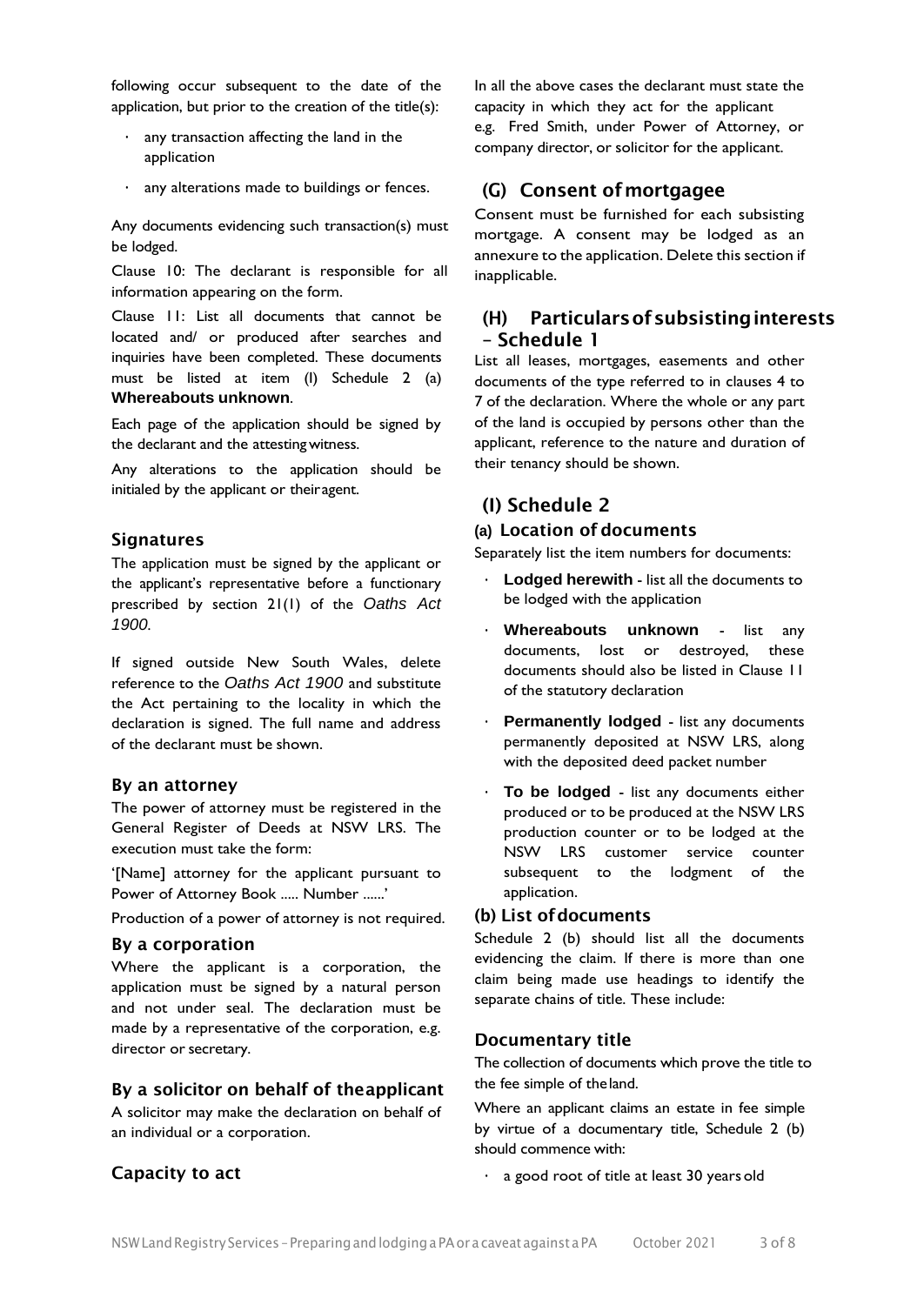- a later deed, which has already been accepted by the Registrar General in an earlier primary application, this commencing point must reference the number of the prior application
- a conveyance by a resuming authority
- a conveyance from a council under either s.602 *Local Government Act 1919* or s.713 *Local Government Act 1993.*

Where an applicant claims land by possession, see item 4, please list as separate items:

- 1. the **documentary title** to the land subject of the claim of possession (that is the reference to the Grant, Deed or Qualified Limited title of the owner against whom the applicant is claiming possession)
- 2. a list of the **evidence relied** on to supporting the claim of possession see sections 4.1, 4.2 and 7.

#### Easement

Where the applicant claims the benefit of an easement, Schedule 2 (b) should contain reference to:

- the deed by which the grantor of the easement acquired title to the servient tenement
- the deed creating the easement
- chain of title for the servient tenement from date of creation to date.

## Numbering documents

In all cases number each document in succession starting with **1**.

Only number a document once. Where a document is repeated simply repeat the documents number.

## 4. Possessory titleclaims

A primary application may be made, where title is claimed by possession adverse to the documentary owner, by proving facts sufficient to show the right of the owner to recover has been barred.

The *Limitation Act 1969*, which came into effect on 1 January 1971, reduced the limitation period from 60 years to 30 years against the Crown and 20 years to 12 years for anyone other than the Crown.

The Act does not apply retrospectively.

#### *4.1* Evidence see paragraph430-700in Baalman & Wells, *Land Titles Office Practice New South Wales*

The application must be supported by written evidence detailing the circumstances of the claim including:

- $\cdot$  a list of the documentary title, to the date of the application, in Schedule 2 (b)
- a statutory declaration detailing the name and address of the person(s), who may, by the documentary title, have an interest at law or in equity, in the subject land, at the date of the application
- a list of the devolution of the possessory title from the date of the claim to the date of the application
- statutory declarations, by the applicant and as many disinterested witnesses as practicable see item 4.2
- the names and addresses of all tenants should be listed in Schedule 1 of the application, all available leases and other documents evidencing a tenancy should be produced
- a letter from the council indicating who:
- has been assessed for the purpose of rating
- paid the rates during the period of possession.

#### 4.2 Statutorydeclarations supportinga claim **of possession**

- 4.2.1 The declarants should state:
- their full name and address
- their age
- their means of obtaining knowledge of the contents
- $\cdot$  of the declaration e.g. I have lived next door to ..... for 40 years......
- to the best of their information and belief, the circumstances under which, and the time at which, the possession relied upon commenced
- detailed particulars of the manner and extent to which the land has been used and occupied
- detailed particulars of any acts of ownership upon which the possession is based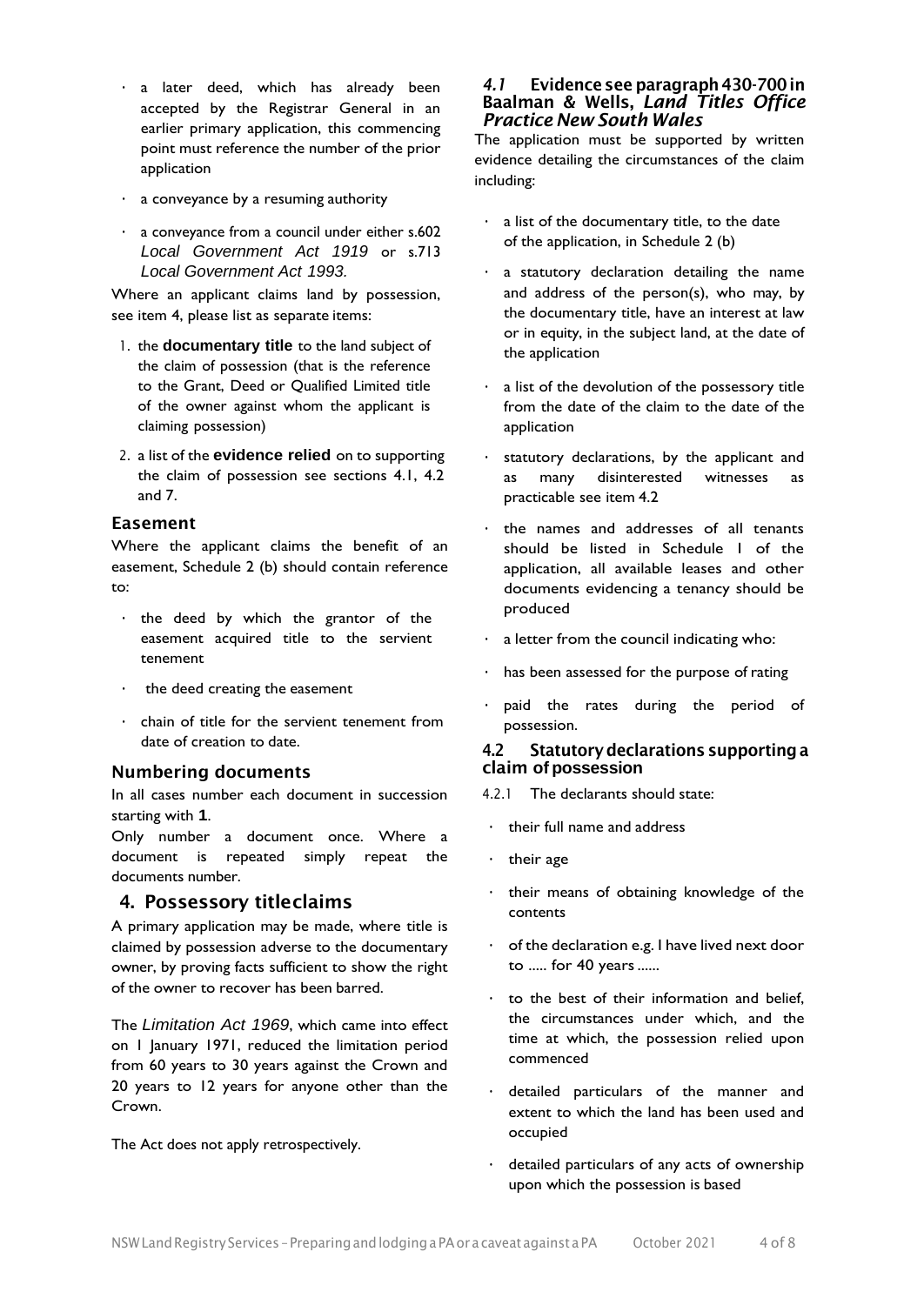- detail the extent, full or partial, and manner in which the land has been enclosed or the boundaries marked since the time the claim of possession commenced
- the nature of any improvements existing on the land, e.g. sheds, dwellings, internal fencing, pens, paddocks, gardens, dams
- the time when such fences and improvements were erected or constructed, and by whom
- whether they have heard of any claim adverse to the applicant or his/her predecessors in possession i.e. a claim over the land by some other person
- whether they know of any litigation with reference to the subject land ever having occurred, and if so, the nature and result of such litigation
- whether they are aware of any restrictive covenant, or easement affecting the subject land
- whether, to their knowledge, the applicant or their predecessors in possession have at any material time acknowledged the title of, or paid rent to any person
- that the disabilities referred to in the Limitations Act 1969 will not prohibit a possessory title being acquired against the persons interested in the land at law or in equity.

4.2.2 The declarations should make reference to a plan, which clearly identifies the land and indicates the nature of existing improvements and occupations erected thereon.

The plan may be:

- a registered deposited plan of survey (include plan number)
- an unregistered plan of survey, an identification survey plan or a sketch plan annexed to the declaration.

#### 4.3 Advertising

The Registrar General may require the applicant to advertise the application in a state-wide paper and the local press. The form of notice will be provided for the applicant, who should arrange for the placement and payment for the advertisements. A statutory declaration and copy of the advertisements from the newspapers should be

provided to NSW LRS, as evidence of the placement.

#### 4.4 AdMediumFilumViae(tothe middle line of a road)

A landowner, who claims entitlement to an adjoining road by virtue of the ad medium filum viae rule, may make application to the Registrar General to be recorded as registered proprietor of the land. Under this common law rule, it is presumed that if a road bounds or passes through a property, the title to the property extends to include the fee simple of so much of the traversing road enclosed within the property, or to include the fee simple up to the middle thread of the boundary road for the length of its frontage.

An applicant for title, which includes the site of a road is required to produce:

- a letter from the local council confirming that the site is not a public road
- a statutory declaration by the registered proprietor that he/she is not aware any rebuttal of the presumed extension ad medium filum
- a certificate by his/her solicitor or by some other qualified person stating that he/she has examined all relevant documents of title from the date of creation of the road, and has found nothing therein to indicate that the rule of construction has been rebutted.

# The documents searched should be listed.

The land being claimed should be included in the adjoining lot(s).

Further information can be obtained from Baalman and Wells, *Land Titles Office Practice New South Wales* paragraph 310.800 Ad Medium Filum Viae(Roads).

For Ad Medium Filum Aqua (to the middle thread of a stream) see Baalman and Wells paragraph 206.700.

Also reference Abuttals, Baalman and Wells paragraph 427.100 and Hallmann, *Legal Aspects of Boundary Surveying as apply in New South Wales* paragraph 7.46.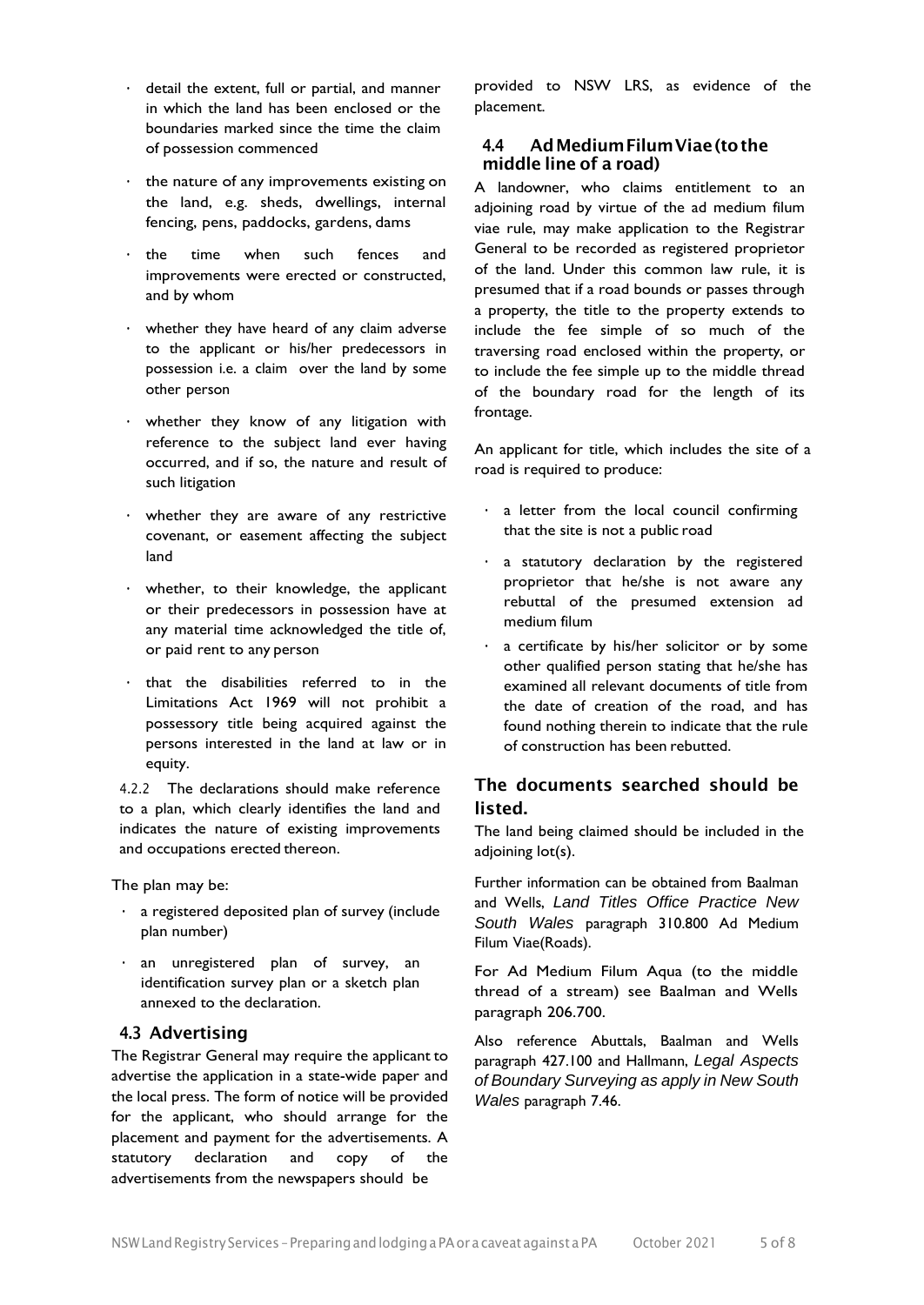# 5. Stamp duty

The application must be presented to the Office of State Revenue, Stamp Duties Division, for assessment and marking.

# 6. Delivery of documents lodged with theapplication

After the recording in the folio of the Register, the Registrar General will return all documents, except documents specifically prepared in support of the application.

## 7. Searches

Any searches in the applicant's possession should be lodged. Additionally where:

- the application is based on possession, the search or searches should include the devolution of the documentary title, which may need to be traced from the Crown grant, and also include the result of searches against the applicant and his/her predecessors in possession see item4
- an easement is claimed and the land is not held under full Torrens Title, the search or searches should include the devolution of title for the dominant and servient tenements, from the date of creation of the easement see item 2. Easements.

# 8. Plan requirements

All primary applications should be accompanied by a new plan of survey, unless exempted for the reasons set out in item 8.1. The plan should be lodged concurrently with the application and will be registered as a deposited plan. In addition to the fee for the primary application, the lodgment fees will apply.

Where the plan includes Torrens title land, the Folio of the Register<del>Certificate(s) of Title</del> must be listed on the plan lodgment form and lodged or produced. The normal requirements for council's approval and signatures on plans and section 88B Instruments apply to plans lodged with primary applications.

For more detailed information on plan lodgment see the Registrar General's Guidelines website [http://rg-guidelines.nswlrs.com.au.](http://rgdirections.lpi.nsw.gov.au/)

# 8.1 Exemptions from new plans of survey

Subject to the written approval of the Manager, Custom Plans, a new plan of survey is not

required where the subject parcel is a lot in:

- a registered deposited plan of survey made within 12 years of the date of lodgment or the land is surrounded by registered deposited plans of survey made within 12 years of the date of lodgement, there must be no conflict between the surveys represented in these plans
- a registered deposited plan of survey more than 12 years old and evidence is furnished that the land and adjoining lands are vacant and unfenced
- a registered deposited plan of survey more than 12 years old, the land is fenced and the

consents of all adjoining owners to the plan and the position of the occupations/fencing shown thereon are furnished

- a registered compiled deposited plan based on a prior registered deposited plan of survey made within 12 years from the date of lodgment
- a registered compiled deposited plan and is surrounded by registered deposited plans of survey made within 12 years of the date of lodgment, there must be no conflict between the surveys represented in these plans.

# 9. Lodgment

The primary application should be lodged at the Plan Lodgment counter NSW LRS, Sydney and the prescribed fees paid. It should be accompanied by a deposited plan of survey see item 8.

Other information to be lodged includes:

- all deeds and other documents evidencing the devolution of title from the selected commencing point
- searches of the General Register of Deeds, including causes, writs and orders, see item 7
- other appropriate evidence see item 4.1.

See also Baalman and Wells paragraph 427.700 Documents to be lodged.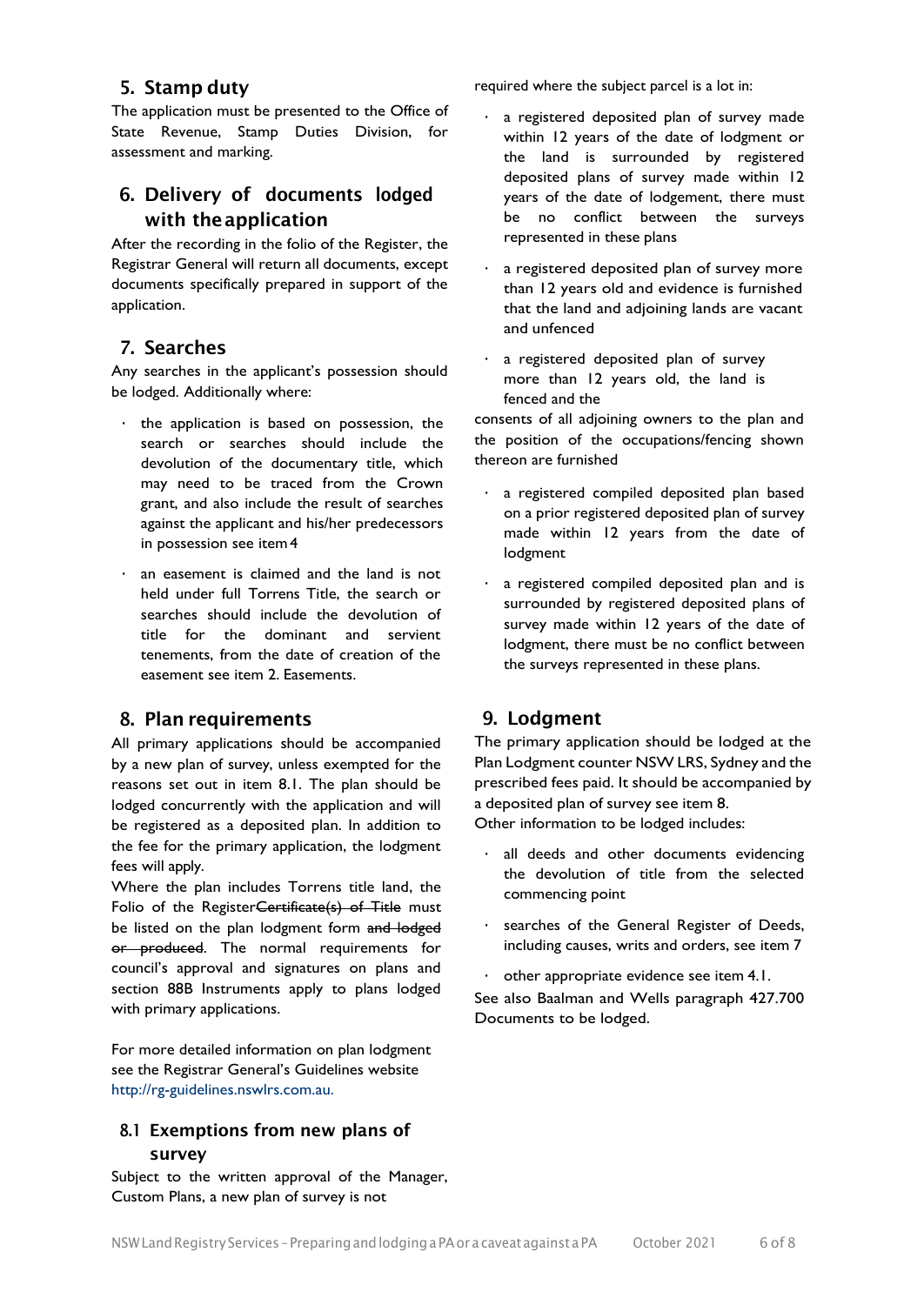# 10. Caveat affecting a primary application

A person claiming an estate or interest in land the subject of a primary application may lodge a caveat against the application, at any time before the application is granted.

## Warning

Care should be exercised in completing a caveat form. An insupportable caveat may be challenged in the Supreme Court. Damages may be awarded for lodging a caveat without justification and penalties could be imposed for a breach of the *Oaths Act 1900* and section 117 of the *Real Property Act 1900*.

Furthermore failure to observe the requirements of section 117 of the *Real Property Act 1900* and Schedule 4 of the *Real Property Act Regulation 2014 and Schedule 3 in the Lodgment Rules* may make the caveat invalid.

## 10.1 Form

The caveat must be in the approved form 00PAX see item 1 General requirements.

The following instructions relate to the marginal letters on the form:

## (A) Lodged by

This section must be completed by the person or firm lodging the form at NSW LRS and must include the full name and postal address of the lodging agent even if an applicant is the lodging agent **(the lodging party).**

If the lodging party does not have a NSW LRS document collection box, leave the relevant panel blank. If the lodging party has a Customer Account Number insert it as the first item of the first line in the relevant panel; use the following format: **Customer Acc. No. 123456**. Also called LLPN - Listed lodging party number. Also called LLPN - Listed lodging party number. Provision of a reference is optional.

# (B) Primary application

Insert the number of the relevant primary application and the full name of the applicant.

# (C) Land affected by caveat

Rule through the panel which does not apply. If the caveat affects part of the land, describe the part. The description must be precise enough to enable the part to be identified.

## (D) Caveator

Insert the full name and postal address of the caveator. Ensure the postcode is included. In the case of a corporation, include the ACN or ARBN.

## (E) Name and address in Australia forserviceofnoticesonthecaveator

This is the name and address to which notices regarding the lapsing (i.e. removal) of the caveat will be sent, and to which court documents may be sent. The address must be adequate for the purpose.

The address provided must be a street address in Australia (ensure the postcode is included).

A post office box is not acceptable. If desired, a Document Exchange box in New South Wales may be included in addition to the street address.

# (F) Schedule estateor interest claimed

The caveator must have an estate or interest in the land specified in the caveat or some other interest recognised by the court as a caveatable interest. If the caveator does not have such an interest the caveat will be invalid. A simple debt owed to a person by a registered proprietor of the land would not, of itself, entitle that person to lodge a caveat against the land. Describe the estate or interest fully, clearly, accurately and unambiguously (see Schedule 3 *Real Property Act Regulation 2014*).